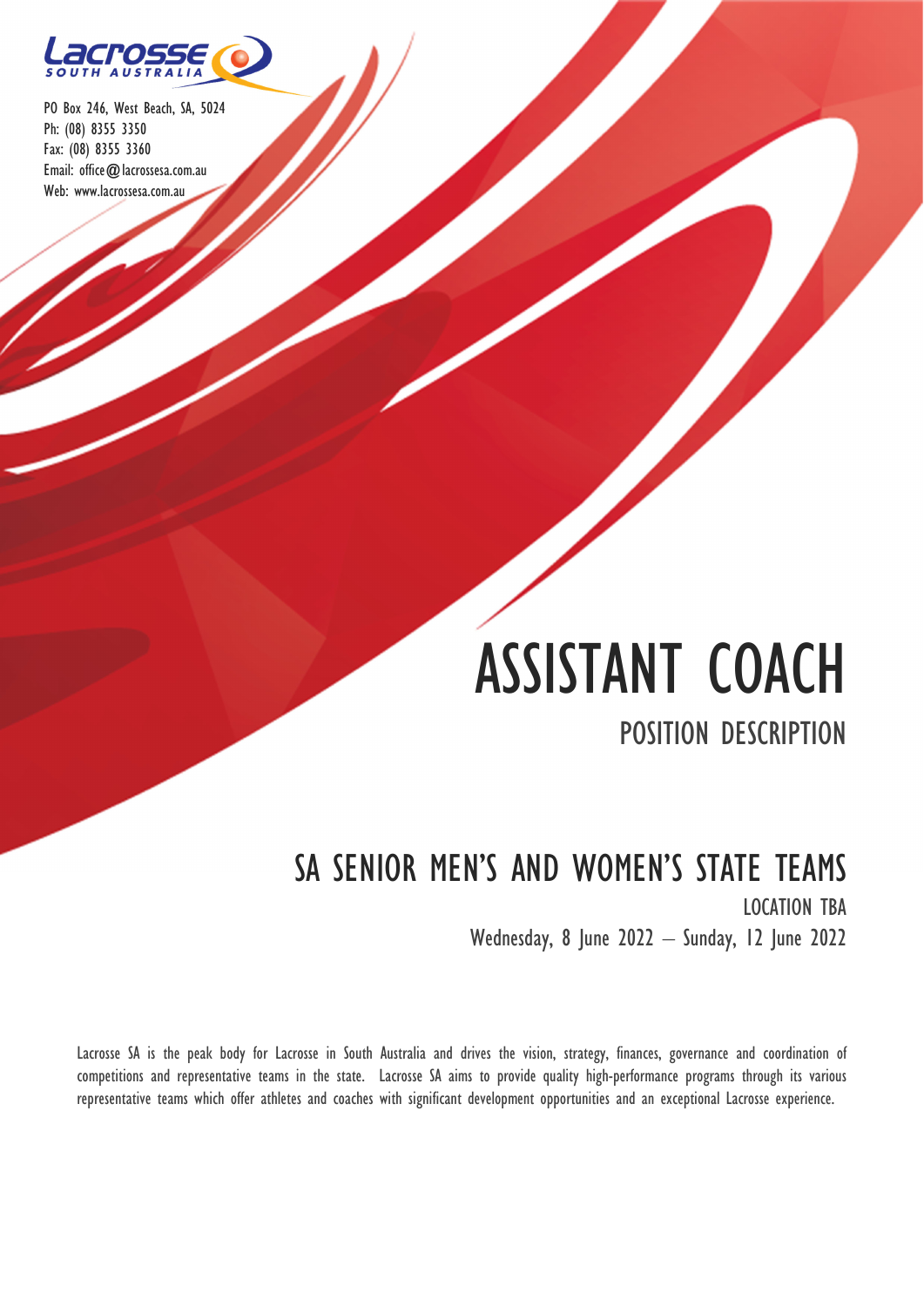

Support the Head Coach to provide direction, leadership and management on all aspects of the Team's preparation, match play and operations, ensuring continual correspondence with relevant Lacrosse SA stakeholders to meet any policy, process and procedural requirements.

# TEAM OVERVIEW

The Senior Men's and Women's Teams will proudly represent Lacrosse SA with great endeavour and sportsmanship at the 2022 LA Senior National Championships, Wednesday, 8 June 2022 – Sunday, 12 June 2022.

The team will provide opportunities for all eligible Lacrosse SA participants to develop their skills, athleticism and knowledge throughout a balanced program that allowing for personal, club, state and national commitments.

# POSITION OVERVIEW

The Assistant Coach is responsible for providing support to the Head Coach across all aspects of team planning, administration, selection, preparation and competition.

## REPORTING RELATIONSHIPS

The Assistant Coach reports directly to the Head Coach of the Team, as well as the Lacrosse SA, State Teams Representative, Director of Coaching and Executive Officer. The Head Coach may also delegate certain responsibilities to supervise specific sections or areas of the team where appropriate.

# PERIOD OF APPOINTMENT

Assistant Coaches are appointed for one team cycle. All positions need to be reapplied for each year.

The position commences immediately after notification of appointment and will conclude after the Assistant Coach and the Team Manager lodge their post program report to Lacrosse SA (within 60 days of the event completion).

## FINANCIAL SUBSIDISATION

The position is a voluntary role. Lacrosse SA will provide full cost subsidy for the Head Coach, Assistant Coach and a Team Manager for each representative team. This subsidy covers essential uniform, flights and ground transport, standard meals and mandatory functions.

## POSITION RESPONSIBILITIES

## **PLANNING**

Liaise with the Head Coach to assist with any planning requirements regarding programs and schedules, training and event arrangements.

## TEAM SELECTION

- Assist the Head Coach to develop and implement a fair, balanced and quantitative player selection process that incorporates a Lacrosse SA appointed selection panel and a comprehensive assessment of each player.
- Assist the Head Coach to provide feedback to non-selected players to direct future development.

## COACHING: TEAM PREPARATION PHASE

- Assist the Head Coach to determine the team's game style and strategy where requested.
- Support and implement the desired techniques, strategies and game style determined by the Head Coach.
- Assist the Head Coach to design and facilitate training sessions that are enjoyable, flowing, maximise participation, maximise development and align with the master program.
- Teach relevant skills, techniques and strategies determined by the Head Coach.
- Utilise varied teaching methods including demonstrations, whiteboard discussions, film review, written material and question time.
- Assist the Head Coach to provide players with regular and constructive feedback that drives continued development.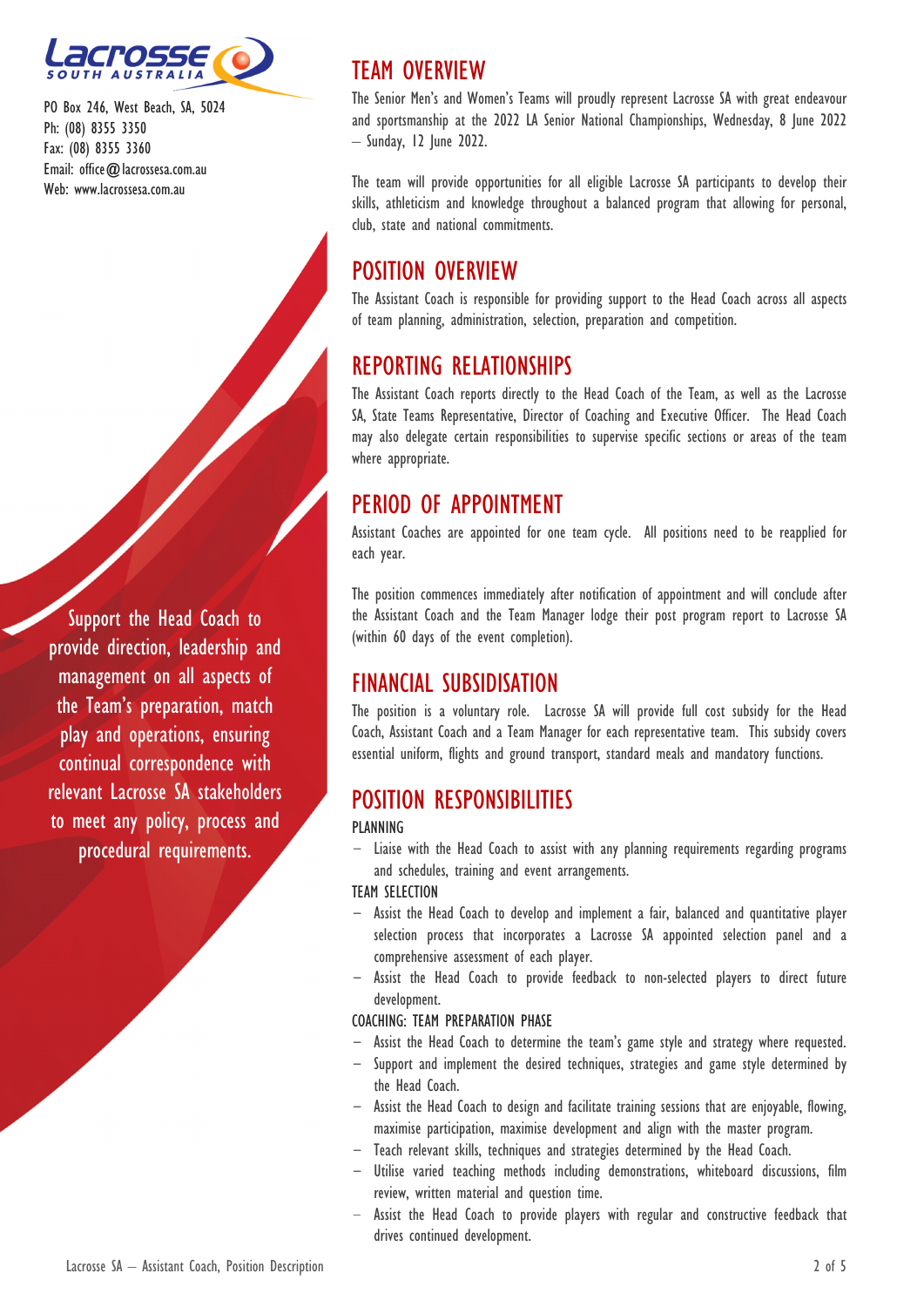

# POSITION RESPONSIBILITIES (CONTIINUED)

COACHING: COMPETITION PHASE

- Assist the Head Coach to determine, communicate and facilitate daily schedules, routines, travel arrangements and meal arrangements.
- Assist the Head Coach to analyse opponents and develop and/or communicate appropriate game strategies to the playing and coaching group to maximise team performance.
- Support, motivate and inspire the individuals and groups to perform at their best.
- Actively promote good sportsmanship.

SUPERVISION OF TEAM MEMBERS

- Contribute to the development of team values, rules and responsibilities to guide individuals' behaviour.
- Maintain an appropriate level of supervision over team members at all times.
- Report any issues relating to the safety, health (physical and mental), injury, and behaviour of team members to the Head Coach or a Lacrosse SA Member Protection Officer.

#### REPORTING AND GOVENANCE

- Assist the Head Coach to prepare various reports as required.
- Act in accordance with Lacrosse SA bylaws, policies, procedures and guidelines at all time.

2022 Senior National Championship

Wednesday, 8 June 2022 – **Sunday, 12 June 2022** 

Location TBA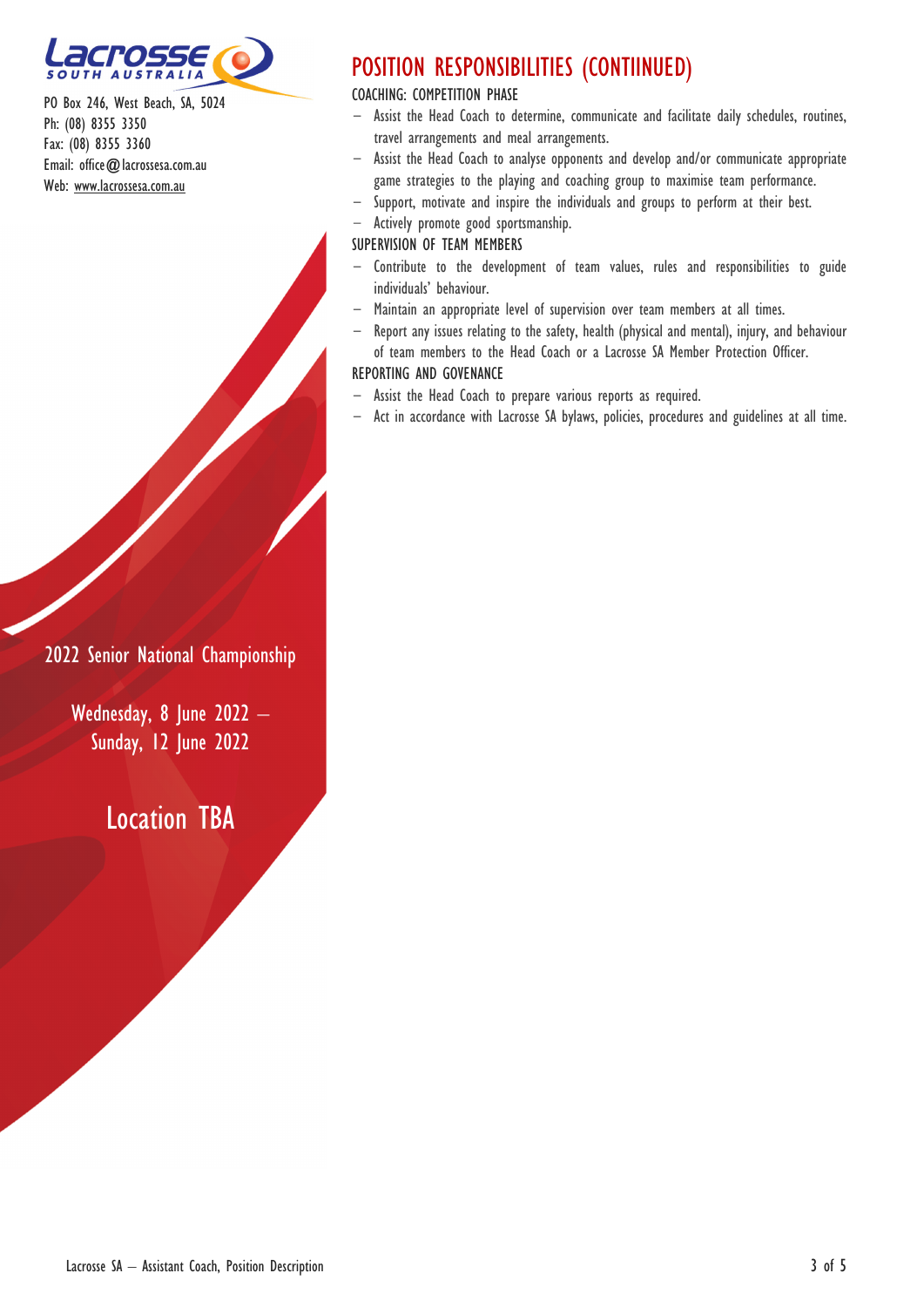

## 2022 Senior National Championship

Wednesday, 8 June 2022 – **Sunday, 12 June 2022** 

# Location TBA

# SELECTION CRITERIA

### ACCREDITATION, QUALIFICATIONS AND DCSI CHECKS:

Candidates applying for the position should meet the following criteria:

- LA Club Coach Accreditation
	- Sport Australia Community Coaching General Principles. (requirement within Club Coach Accreditation)
	- Play by the Rules, Certificate in Harassment and Discrimination Practices. (requirement within Club Coach Accreditation)
	- Play by the Rules, Certificate in Child Protection Practices. (requirement within Club Coach Accreditation)
- Sport Integrity Australia:
	- Anti-Doping Fundamentals.
	- Anti Doping Annual Update.
	- Anti-Doping for Coaches.
	- Illicit Drugs in Sport.
	- Ethical Decision Making.
		- Start Course
		- Moral Duty or Team Duty
		- Helping or Dobbing
		- It's the Fans, Coaches, Sports Fault
	- Introduction to Match Fixing.
- DCSI Check (less than three years old).

#### MINIMUM AGE

 $21+$  years of age at time of application or possess significant high-performance coaching experience.

#### EXPERIENCE

- Lacrosse knowledge and philosophy.
- Extent of relevant and recent coaching experience.
- High performance playing and coaching experience.

#### RELATIONSHIPS AND LEADERSHIP

- Ability to lead, motivate and inspire teams and individuals to perform at their best.
- Ability to work effectively with the Head Coach and support determined directions.

#### COACHING: PREPARATION PHASE

- Ability to contribute to a fair and quantitative selection process.
- Ability to contribute to the development and facilitation of training sessions that are enjoyable, flowing, maximise participation, maximise development and align with the master program.
- Ability to teach relevant skills, techniques and strategies and correct faulty execution. COMMUNICATION AND ORGANISATION
- Communication skills, relevance and impact.
- Preparation and punctuality.

# SELECTION PROCESS

All eligible applications will be reviewed by a diverse panel of selectors that is chaired by either the Lacrosse HP/Development Director. The panel will evaluate each application against key selection criteria and forward recommendations based on those evaluations to the Lacrosse SA Board. Once the Board ratifies a candidate the successful candidate will be offered the position and if accepted the other candidates will be notified of their status and provided feedback on their application.

In the absence of a suitable candidate/s Lacrosse SA may recruit for this position by other means.